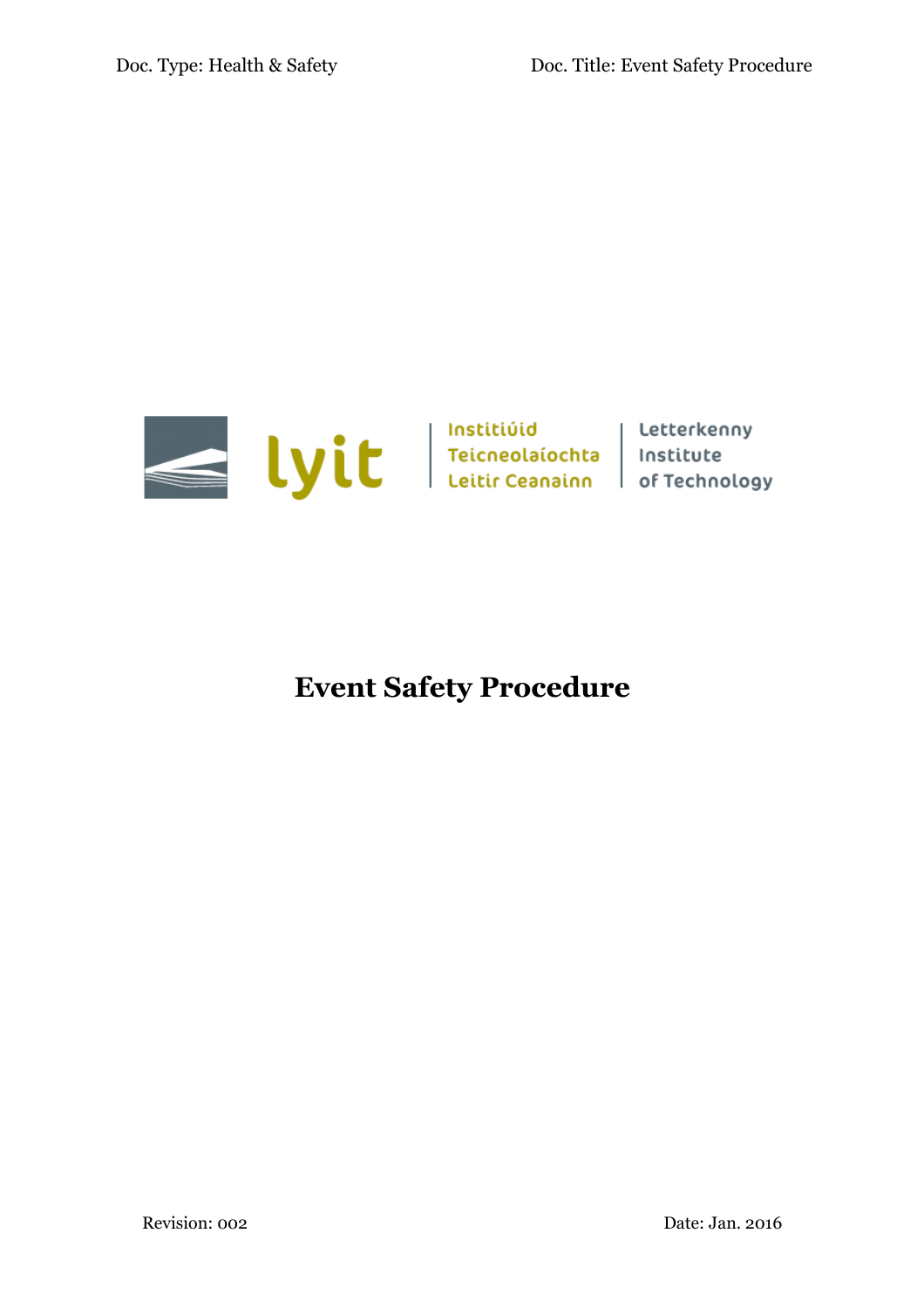## **Document Location**

The document will be made available via the College Intranet to all staff and students.

## **History**

| Revision Revision |             | <b>Summary of Changes</b>                                   | Changes |
|-------------------|-------------|-------------------------------------------------------------|---------|
| Number Date       |             |                                                             | marked  |
| 001               | 9/Nov/2015  | Initial implementation of procedure                         |         |
| 002               | 25/Jan/2016 | Executive Board requested specific ratio numbers be removed |         |
|                   |             |                                                             |         |
|                   |             |                                                             |         |
|                   |             |                                                             |         |

## **Approvals**

This document was approved by:

| <b>Title</b>              | Date                           |
|---------------------------|--------------------------------|
| Health & Safety Committee | $9th$ November 2015            |
| <b>Executive Board</b>    | 1 <sup>st</sup> February 2016  |
| Governing Body            | 18 <sup>th</sup> February 2016 |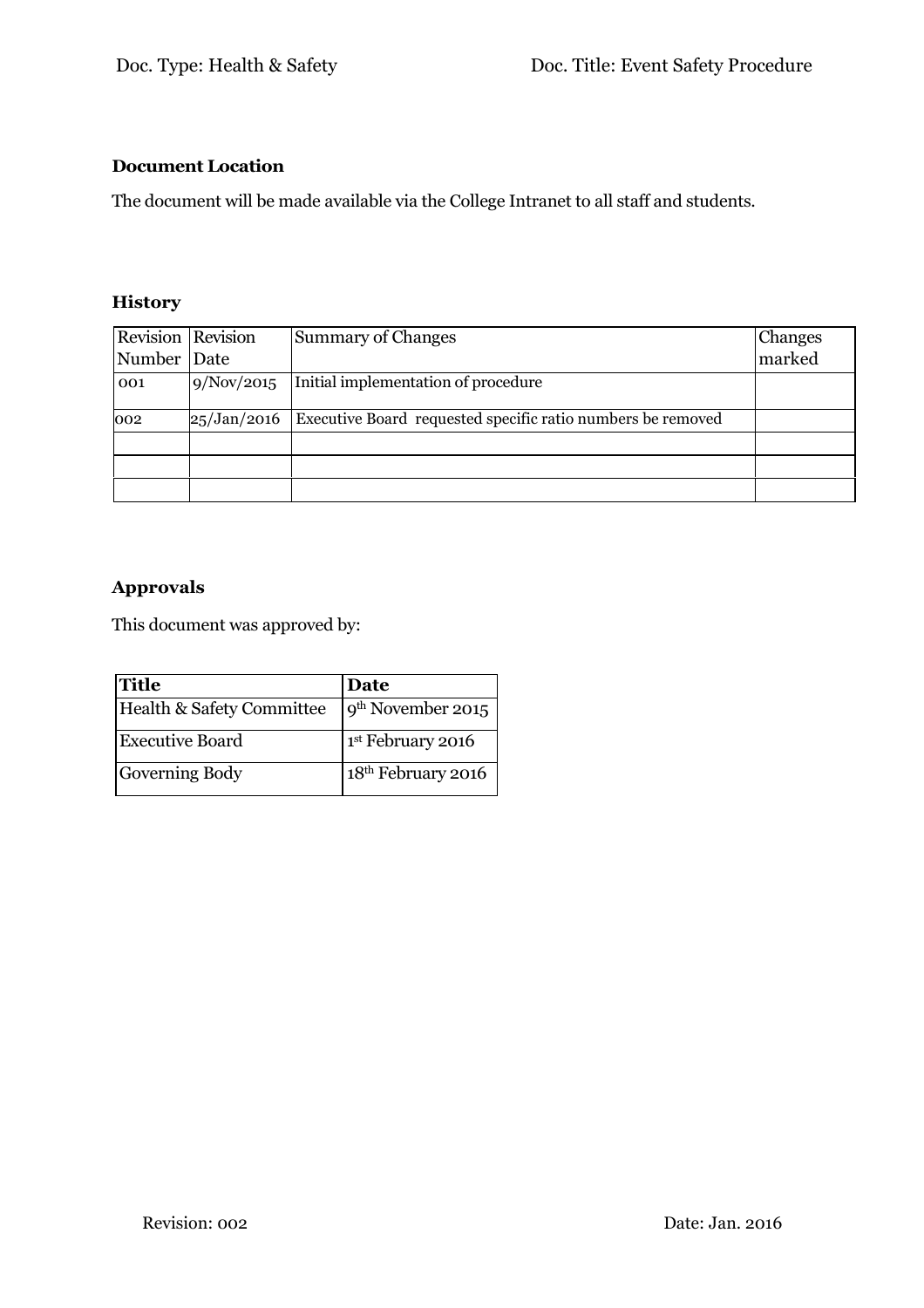## Introduction

This procedure has been developed to ensure that events that take place in Letterkenny Institute of Technology are planned and carried out in safe manner. This procedure applies to all staff, students and external persons organising events in Letterkenny Institute of Technology.

Requests for LYIT facilities for events must be made to the LYIT Estates Office who will advise on the most suitable location for the event.

The following information must be provided well in advance of any event being approved by Estates Manager, Head of School or Head of Function and taking place in Letterkenny Institute of Technology.

## Contact Details (*Name & Mobile*)

- Name of LYIT Estates Manager and Head of School/Function approving event and responsibility for ensuring LYIT Event Safety Procedure is complied with:
- Name of Event organiser & mobile no:
- Name of Person responsible for Health and Safety of the Event & mobile no:
- Other members of Event Team if relevant & contact mobiles no's:

## Event Details

- Description of the event including any temporary structures for example stages, lighting, sound, stands, amusements, or any other equipment which will be used as part of the event.
- Expected numbers to attend the event
- Date and time of event including start and finish time of event and set up/clean-up operations
- If the event requires a licence or permit, provide a copy of the license to Estates Office.
- If minors will be attending the event (minor is under 18), outline appropriate adult supervision i.e. adult to children ratio which should be adhered to.
- If an LYIT event organiser is employing third party contractors and suppliers e.g. outside caterers, electricians, sound engineers, security, construction contractors, people hired to erect stages, stands, marquees, amusements or any other equipment or materials, then they must provide insurers confirmation of each third party's public liability insurance for approval of the Head of Function and the Estates Manager.

Where third parties engage employees in delivery of their service on site, they must also provide insurers confirmation of their employer's liability insurance policies for approval.

 Where events are organised by organisations external to LYIT, organisations must provide insurer's confirmation of their public liability insurance to LYIT Estates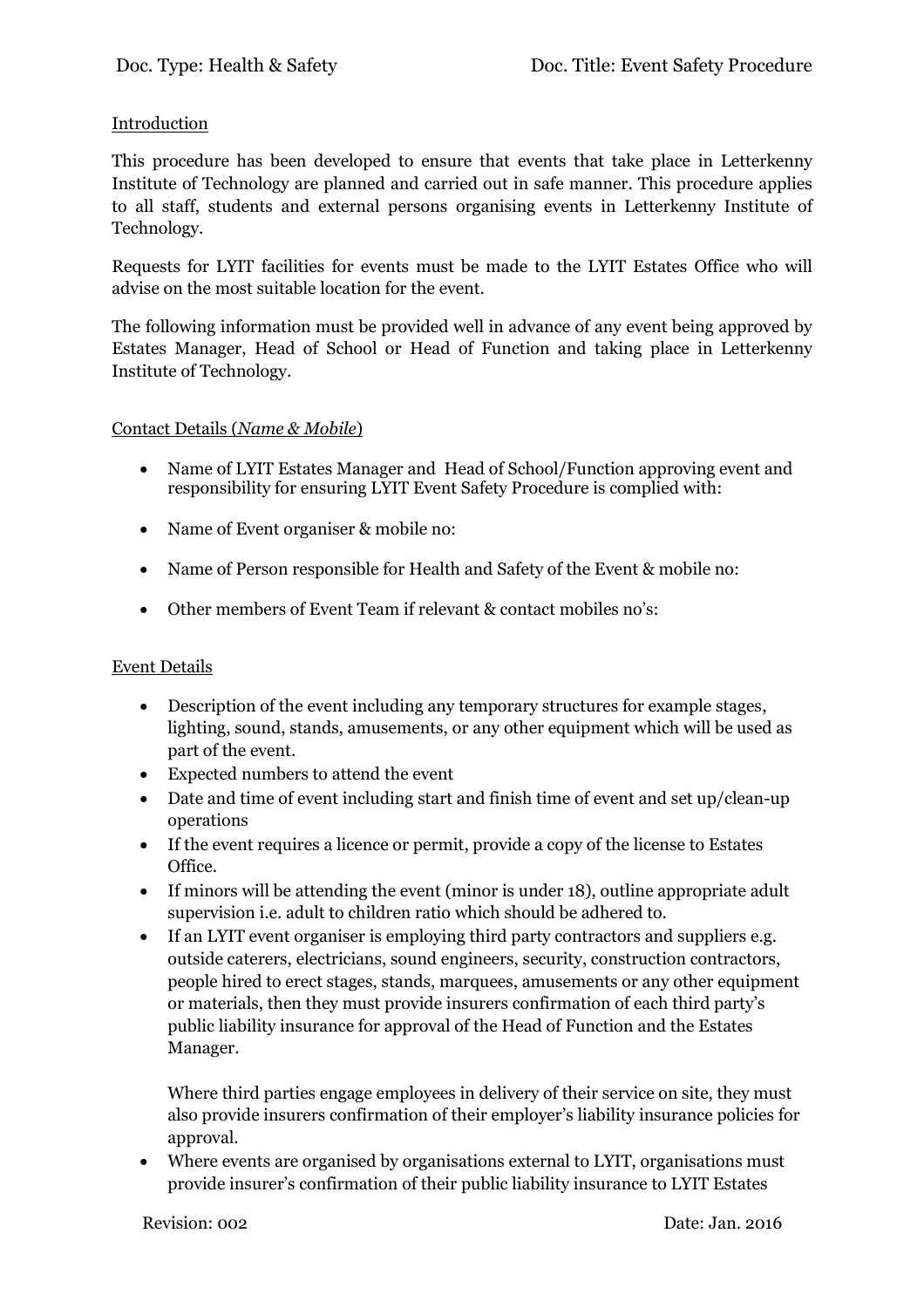Office for approval. Where external event organisers engage employees on site for the event, they must also provide insurer's confirmation of their employer's liability insurance. External organisations are responsible for ensuring that each third party they engaged to assist with their event holds appropriate insurance indemnifying the event organiser and LYIT.

 Once provisional approval for the event has been granted by LYIT, the event organiser will liaise closely with the LYIT Estates Office to agree event layouts and all other relevant planning details.

## Risk Assessment

- Written Risk Assessment of your event identifying any hazards which could cause harm to your staff (or LYIT staff or students, volunteers e.g. members of public) working for the event, staff or students on campus and/or any members of the public attending or participating in the event and the Control measures which will be put in place to eliminate or reduce these hazards.
- Risk Assessment is the identification of foreseeable hazards, evaluating the risks associated with them and considering what needs to be done to reduce the risk to an acceptable level.
- You should write down all the activities and attractions, which make up the event and identify ways in which people could be harmed. This needs to include activities in the set up and clean up after the event.
- For all Hazards identified please state what control measures you will put in place to reduce the Risk and the name of the person responsible for ensuring this happens.

#### *Below is a non-exhaustive list of possible Hazards which may be present at your event, this is given as a guidance only as each event will have its own unique set of hazards which you will need to identify and document in detailed Risk Assessments. Please add in any additional Hazards.*

The Hazards are to be risk assessed by the Event Organiser and named person responsible for Health and Safety of the Event.

## **Slips, trips and falls**

*Uneven surfaces, trailing leads, temporary ramps, wet floors/surfaces, water logged pitches, icy conditions*

## **Ingress and Egress**

*Large crowds, occupancy capacity, unauthorized entry, blocked exits routes, access for emergency service, poor signage leading to and at the event*

## **Vehicular Traffic**

*Car parking, road closures, interaction of vehicles and pedestrians, taking of deliveries, traffic access/egress from public roads network.*

## **Electricity**

*Temporary power supply routing risks, contractor competence/certification, emergency backup generators, poor illumination of areas, electric shock, overload of circuits, fire*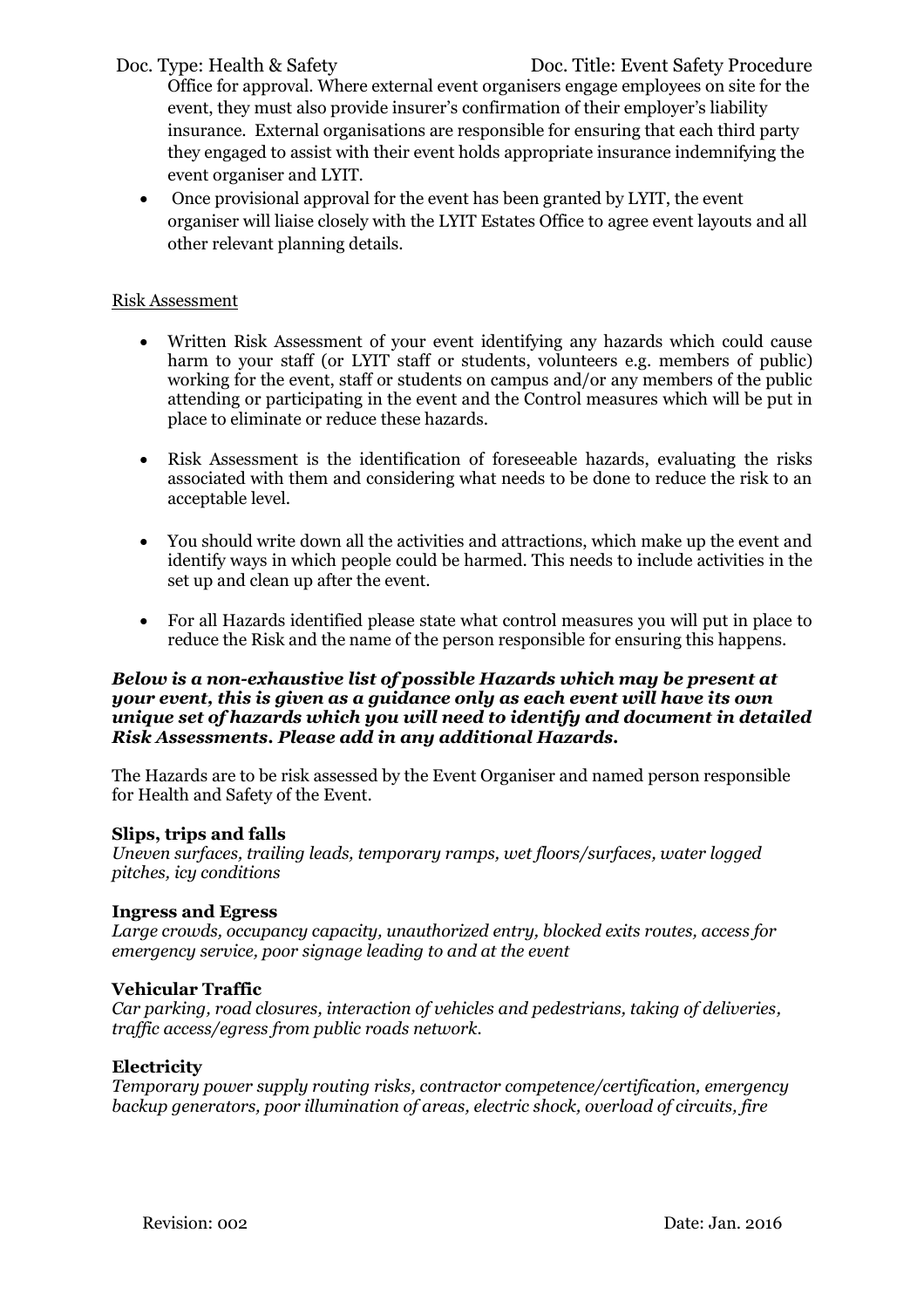## **Lighting**

*Adequacy of lighting from existing sources and standby lighting strategy in event of power failure.*

## **Hazardous Substances**

*Cleaning materials, gas bottles, oils, flammable materials*

## **Young Persons (minors under 18)**

*Lost child, lack of adult supervision*

## **People with special needs**

*Please consider people with specific mobility problems (including wheel chair users, difficulty in walking, impaired vision or hearing) who may require special evacuation procedures. Event Organisers are to ensure their own Personal Emergency Evacuation Procedure is developed for all disabled persons attending their event.*

## **Stages and other Structures**

*Collapse of structures, poor anchoring, fire, pooling of water around temporary structure, use of temporary electrical supplies, access and egress from stage or other temporary structures*

## **Fire**

*Event Organisers are to ensure their own Emergency Evacuation Procedure is developed for all persons attending their event, including provision of firefighting equipment, fire checkers.*

#### **Medical Emergency**

*Minor injuries, first aiders and first aid equipment arrangements, major injuries, crushing incidents, involvement of the emergency services*

## **Extreme Weather**

*Snow, floods cessation of the event*

## **Environment**

*Public health, sanitary and drinking water provision, noise, waste/litter*

## **Manual Handling**

*Lifting/moving equipment or heavy loads*

## **Working at Height**

*Fall from stage or platform, edge protection, fall from rigs or ladders, objects falling onto people below*

**Catering /Food Safety** *Food poisoning, dehydration*

## **Additional Hazards**

*Hazards not specified above* as determined by your event risk assessment